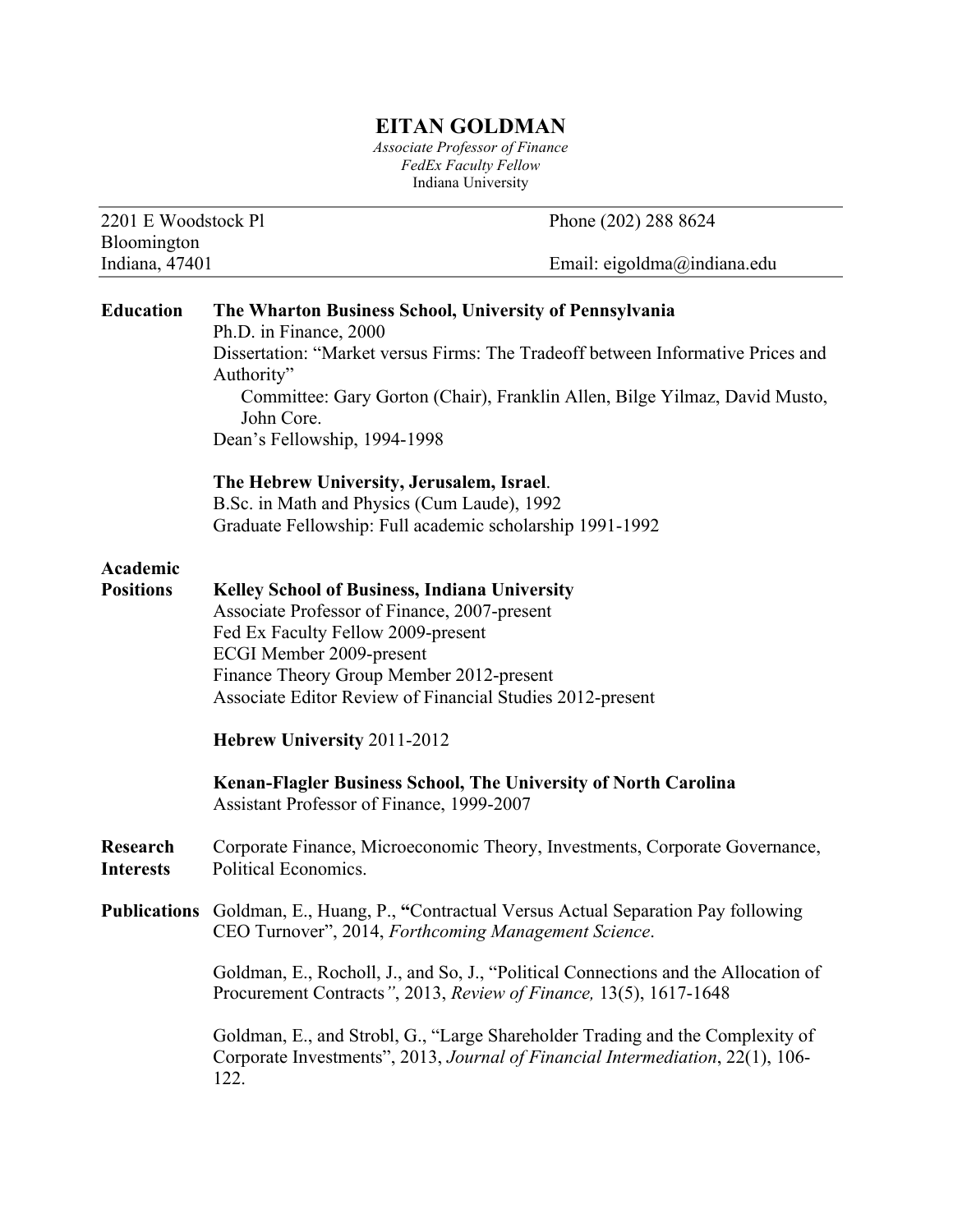|                                                                                                                                                                                                                                                                                                                                    | Goldman E., Peyer, U., and Stefanescu, I., "The Impact of Fraudulent Earnings<br>Manipulation on Industry Rivals", 2012, Financial Management, 915-945.                                                                                                          |
|------------------------------------------------------------------------------------------------------------------------------------------------------------------------------------------------------------------------------------------------------------------------------------------------------------------------------------|------------------------------------------------------------------------------------------------------------------------------------------------------------------------------------------------------------------------------------------------------------------|
|                                                                                                                                                                                                                                                                                                                                    | Goldman, E., Rocholl, J., and So, J., "Do Politically Connected Boards Affect Firm<br>Value?" 2009, Review of Financial Studies, 22(6), 2331-2360.                                                                                                               |
|                                                                                                                                                                                                                                                                                                                                    | Goldman, E., and Slezak, S., "An Equilibrium Model of Incentive Contracts in the<br>Presence of Information Manipulation", Journal of Financial Economics, 2006,<br>80(3), 603-626. (This paper was formerly titled "The Economics of Fraudulent Misreporting,") |
|                                                                                                                                                                                                                                                                                                                                    | Goldman, E., and Qian Jun, "Optimal Toeholds in Takeover Contests," Journal of<br>Financial Economics, 2005, 77(2), 321-346.                                                                                                                                     |
|                                                                                                                                                                                                                                                                                                                                    | Goldman, E., "Organizational Form, Information Collection, and the Value of the<br>Firm", Journal of Business, 2005, 78(3), 817-840.                                                                                                                             |
|                                                                                                                                                                                                                                                                                                                                    | Goldman, E., "The Impact of Stock Market Information Production on Internal<br>Resource Allocation", Journal of Financial Economics, 2004, 71, 143-167.                                                                                                          |
|                                                                                                                                                                                                                                                                                                                                    | Goldman, E., and Slezak, S., "Delegated Portfolio Management and Rational<br>Prolonged Mispricing", Journal of Finance, 2003, 58(1), 283-311.<br>Nominated for Smith Breeden Prize as best paper published in the Journal<br>of Finance                          |
|                                                                                                                                                                                                                                                                                                                                    |                                                                                                                                                                                                                                                                  |
| <b>Book</b><br>Chapter                                                                                                                                                                                                                                                                                                             | Goldman, E., and Fulghieri, P., "The Design of Debt Contracts", in <i>Handbook of</i><br>Financial Intermediation and Banking, edited by Arnoud Boot and Anjan<br>Thakor, Elsevier, 2009.                                                                        |
| <b>Working</b><br><b>Papers</b>                                                                                                                                                                                                                                                                                                    | "The value of (corrupt) lobbying", with Alex Borisov, and Nandini Gupta, 2013                                                                                                                                                                                    |
|                                                                                                                                                                                                                                                                                                                                    | "Optimal Board Power with Private and Public Information about CEO Talent"<br>2013                                                                                                                                                                               |
|                                                                                                                                                                                                                                                                                                                                    | "A Theory of Takeover Defenses" with Merih Sevilir, 2008.                                                                                                                                                                                                        |
|                                                                                                                                                                                                                                                                                                                                    | "Decomposing Firm Volatility: Changing Estimates of Systematic Risk" with<br>Leonce Bargeron, Ron Kaniel, and Laura Starks, 2007                                                                                                                                 |
|                                                                                                                                                                                                                                                                                                                                    | "Delegated Portfolios and Scope Characteristics" with Zhou Xi Yu, 2006.                                                                                                                                                                                          |
| Presentations 2014: University of Cinncinati, Tulane University, MPSA conference, AFA<br>(discussant), Midwest Finance Association<br>2013: Frankfurt university, City University of Hong Kong, Drexel, American<br>Finance Association (discussant), CFEA conference UNC (discussant)<br>2012: Tel Aviv University, IDC Hertzelia |                                                                                                                                                                                                                                                                  |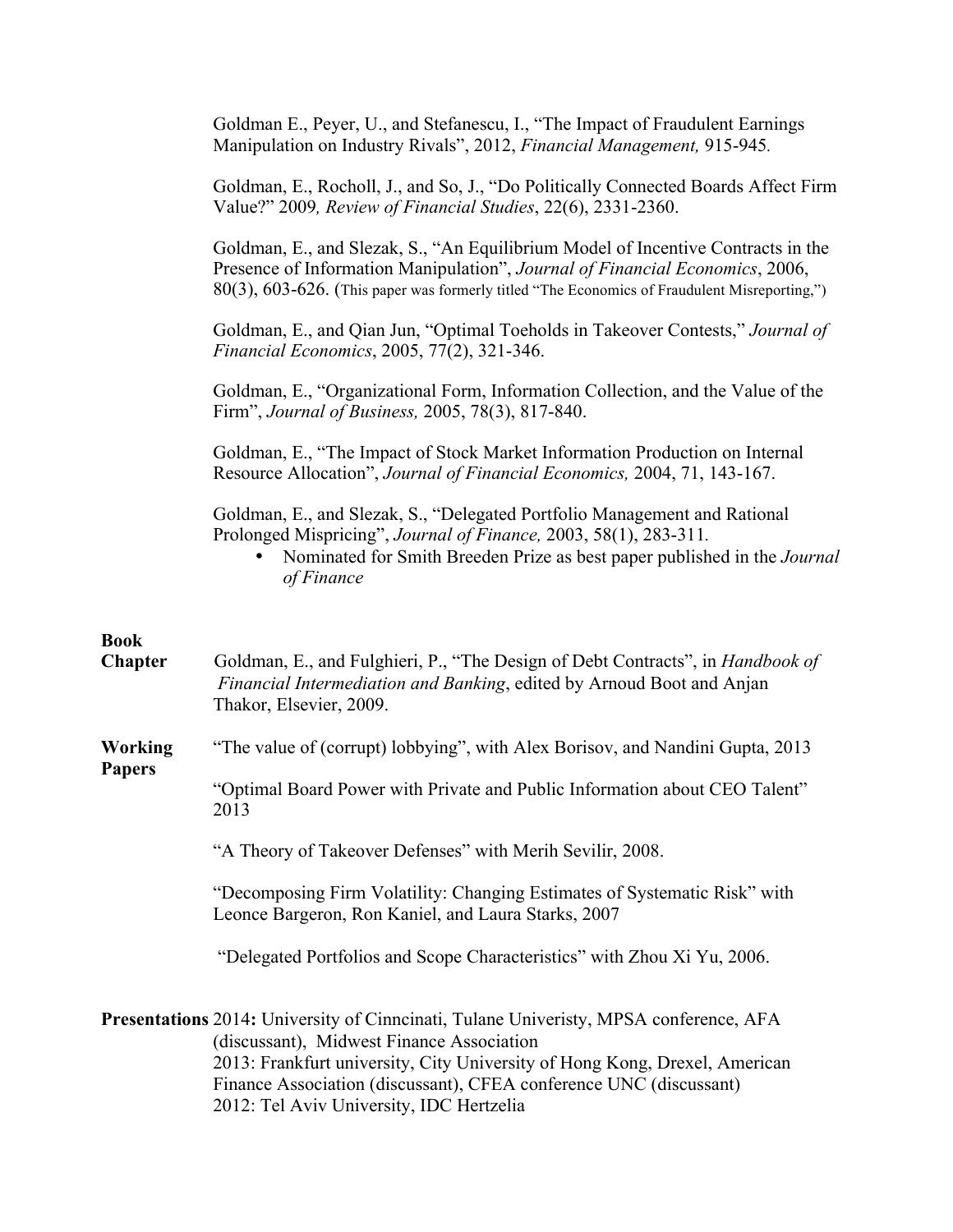|                                | 2011: Hebrew University, Norwegian School of Economics, Gothenburg<br>University, Conference at STL Washington, Tel Aviv University Conference,<br>Workshop on Infrastructure Procurement and Corruption Toulouse School of<br>Economics, Northern Finance Association (Co author presentations), European<br>Financial Association meeting in Stockholm (discussant).<br>2010: FIRS Conference, IDC summer workshop, Financial Management<br>Association, 21st Annual Conference on Financial Economics & Accounting. State<br>of Indiana Conference (session chair).<br>2009: State of Indiana Conference (discussant), Conference on the Role of<br>Government in Corporate Finance: Vanderbilt University, Corporate Finance<br>Conference at Washington University (discussant).<br>2008: London School of Economics, Western Finance Association Conference,<br>Stockholm school of economics (October), Penn State (December)<br>2007: American Finance Association Conference, Financial Research Association<br>Conference, Utah Winter Conference, Corporate Finance Conference at<br>Washington University (discussant), Financial Management Association<br>Conference, European Finance Association Conference (two papers), University of<br>Toronto, University of Virginia-McIntire<br>2006: CRES/Washington University Conference, European Finance Association<br>Conference (paper and session chair), William and Mary Batten Conference (co-<br>author), Western Finance Association Conference (discussant), American<br>University, University of Arizona, Arizona State University, UC Davis, Georgia<br>Tech, Indiana University, University of Michigan, University of Pittsburgh, and<br>University of North Carolina.<br>2005: University of North Carolina, Financial Economics and Accounting<br>Conference (discussant)<br>2004: European Finance Association Conference (paper and discussant), Financial<br>Management Association Conference (paper and discussant), American Finance<br><b>Association Conference (discussant)</b><br>2003: Western Finance Association Conference, Financial Management<br>Association Conference, Columbia University, University of Michigan, Virginia<br>Tech<br>2002: IDC in Hertzelia, Israel<br>2001: American Finance Association Conference, Financial Management<br>Association Conference, Western Finance Association Conference, Finance<br>Symposium-Maryland, Accounting and Finance Conference in Tel Aviv,<br>University of Texas at Austin, University of North Carolina State<br>2000: Hebrew University |
|--------------------------------|------------------------------------------------------------------------------------------------------------------------------------------------------------------------------------------------------------------------------------------------------------------------------------------------------------------------------------------------------------------------------------------------------------------------------------------------------------------------------------------------------------------------------------------------------------------------------------------------------------------------------------------------------------------------------------------------------------------------------------------------------------------------------------------------------------------------------------------------------------------------------------------------------------------------------------------------------------------------------------------------------------------------------------------------------------------------------------------------------------------------------------------------------------------------------------------------------------------------------------------------------------------------------------------------------------------------------------------------------------------------------------------------------------------------------------------------------------------------------------------------------------------------------------------------------------------------------------------------------------------------------------------------------------------------------------------------------------------------------------------------------------------------------------------------------------------------------------------------------------------------------------------------------------------------------------------------------------------------------------------------------------------------------------------------------------------------------------------------------------------------------------------------------------------------------------------------------------------------------------------------------------------------------------------------------------------------------------------------------------------------------------------------------------------------------------------------------------------------------------------------------------------------------------------------------------------------------------------------|
|                                | 1999: Cornell, Insead, University of North Carolina, Federal Reserve Bank- New<br>York, 5 <sup>th</sup> Accounting and Finance Conference in Tel Aviv                                                                                                                                                                                                                                                                                                                                                                                                                                                                                                                                                                                                                                                                                                                                                                                                                                                                                                                                                                                                                                                                                                                                                                                                                                                                                                                                                                                                                                                                                                                                                                                                                                                                                                                                                                                                                                                                                                                                                                                                                                                                                                                                                                                                                                                                                                                                                                                                                                          |
| <b>Grants</b><br><b>Awards</b> | CIBER 2006, Wachovia Center-UNC 2007, Lady Davis Foundation 2011, Israeli<br>Science Foundation 2013<br>Best referee Review of Financial Studies 2010                                                                                                                                                                                                                                                                                                                                                                                                                                                                                                                                                                                                                                                                                                                                                                                                                                                                                                                                                                                                                                                                                                                                                                                                                                                                                                                                                                                                                                                                                                                                                                                                                                                                                                                                                                                                                                                                                                                                                                                                                                                                                                                                                                                                                                                                                                                                                                                                                                          |
|                                |                                                                                                                                                                                                                                                                                                                                                                                                                                                                                                                                                                                                                                                                                                                                                                                                                                                                                                                                                                                                                                                                                                                                                                                                                                                                                                                                                                                                                                                                                                                                                                                                                                                                                                                                                                                                                                                                                                                                                                                                                                                                                                                                                                                                                                                                                                                                                                                                                                                                                                                                                                                                |

Awards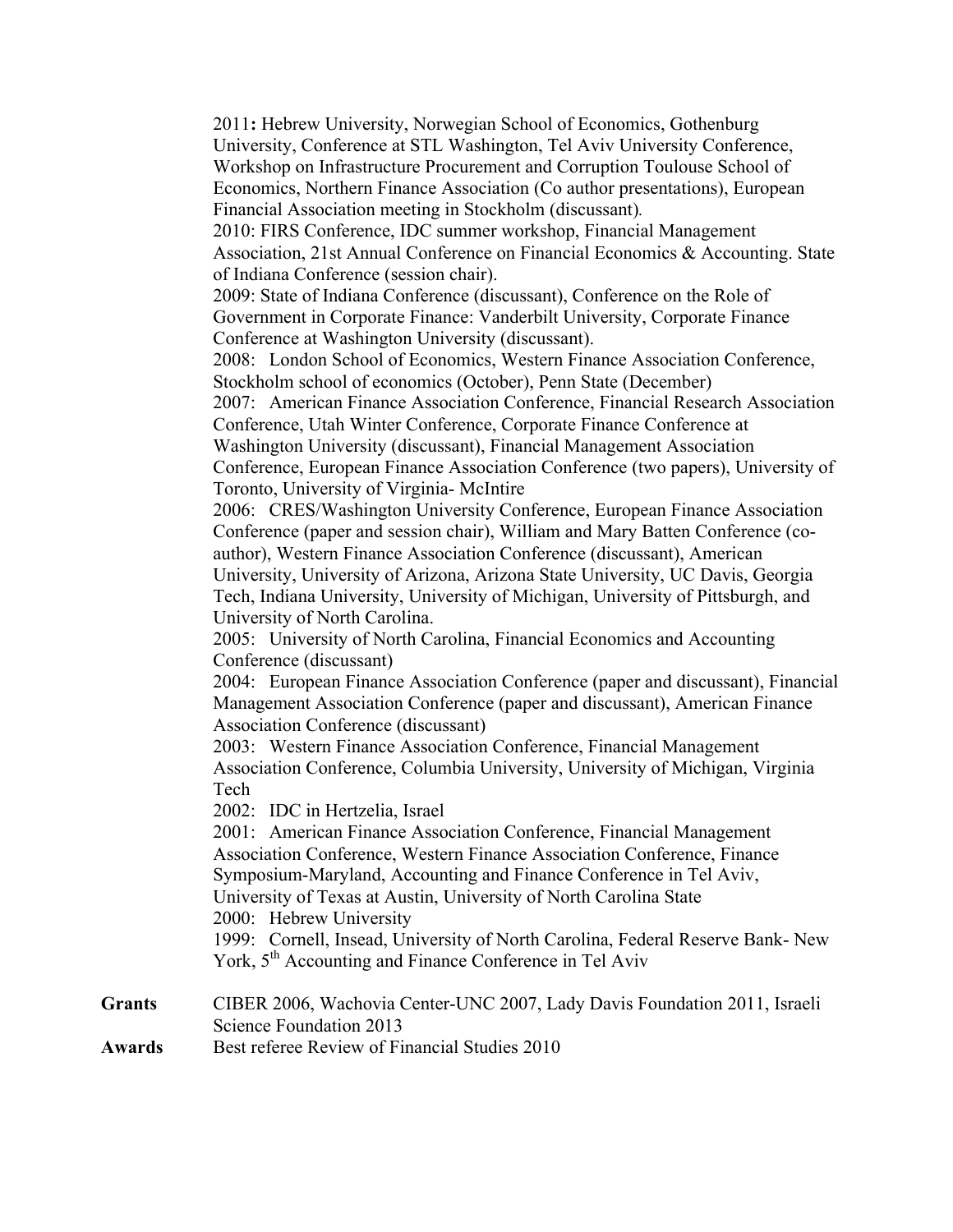| Conference<br>Program<br>Committee   | UNC-Duke corporate finance conference 2004<br>Corporate Finance Conference at Washington University in St. Louis 2007-present<br>SFS Finance Cavalcade 2011-present<br>Tel Aviv University conference 2011-present<br>Utah Winter conference member of the reading committee on the Kandel Student<br>Prize Competition, 2013<br>Member of the 2014 FMA Annual Meeting Program Committee                                                                                                                                                       |
|--------------------------------------|------------------------------------------------------------------------------------------------------------------------------------------------------------------------------------------------------------------------------------------------------------------------------------------------------------------------------------------------------------------------------------------------------------------------------------------------------------------------------------------------------------------------------------------------|
| Media<br><b>Mentions</b>             | Washington post (5/26/2008), Boston Globe (5/26/2008), NY Times (5/26/2008),<br>National Public Radio: market place (September 2008)                                                                                                                                                                                                                                                                                                                                                                                                           |
| <b>Teaching</b><br><b>Experience</b> | Financial Management (MBA) Hebrew University<br>Rector recognition for excellence in teaching 2013                                                                                                                                                                                                                                                                                                                                                                                                                                             |
|                                      | Honors Integrated Core-Undergraduate (Indiana University)<br>Nominated for the Exceptional Inspiration and Guidance Award 2008 (PhD<br>program)<br>Nominated for Undergraduate teaching award 2008, 2009, 2010                                                                                                                                                                                                                                                                                                                                 |
|                                      | Principles of Corporate Finance – Undergraduate (University of North Carolina)<br>Corporate Theory – Ph.D. (UNC)<br>Corporate Governance - MBA and Undergraduate. (UNC)<br>Teaching bonus 2004. Awarded for outstanding contribution to the teaching<br>mission of the school (PhD program).<br>Recognition of excellence in undergraduate teaching                                                                                                                                                                                            |
| <b>Service</b>                       | Journal Referee for: American Economic Review, Economic Journal, Economic<br>letters, Journal of Corporate Finance, Journal of Economics and Politics, Journal<br>of Finance, Review of Financial Studies, Journal of Financial Economics, Journal<br>of Financial Service Research, Journal of Financial and Quantitative Analysis,<br>Rand Journal of Economics, Journal of Financial Research, Global Finance<br>Journal, Financial Management, Review of Economic Studies, Journal of Political<br>Economy, Journal of Accounting Research |
|                                      | Dissertation committee member:<br>Thomas XiYu (Co-Chair) 2003 (University of Alaska)<br>Sonali Kulkarni 2004 (Baruch College)<br>Leonce Bargeron 2005 (University of Pittsburgh)<br>Jongil So (Co-Chair) 2008 (University of South Korea)<br>Zan Lan (external committee chair) 2008                                                                                                                                                                                                                                                           |